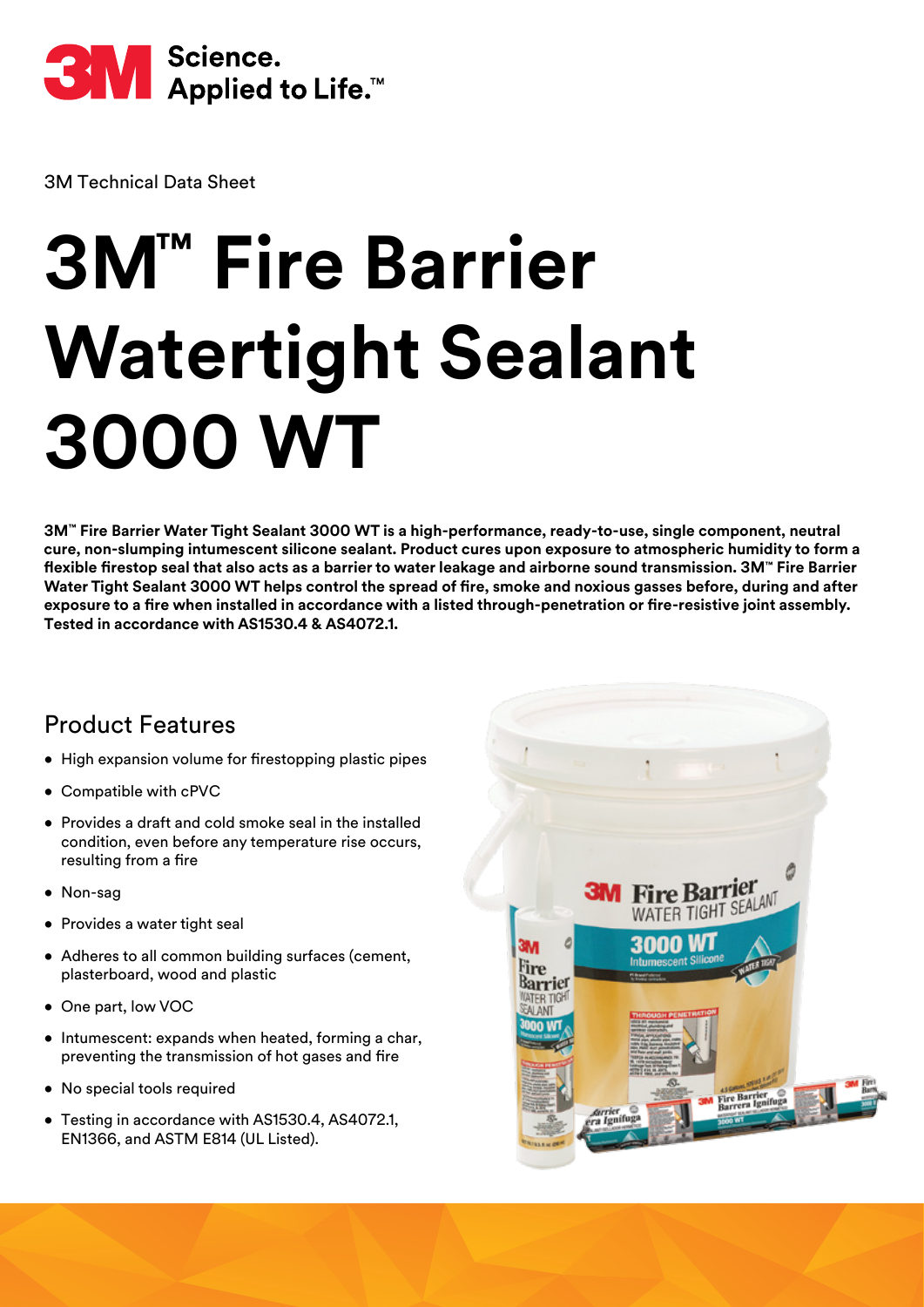## Physical Properties

| <b>Typical Physical Properties</b> |                                     |
|------------------------------------|-------------------------------------|
| Colour                             | <b>Light Gray with Black Flecks</b> |
| Density                            | $1.25$ g/ml                         |
| Adhesion                           | Good on all construction substrates |
| <b>Free Expansion</b>              | 9 times                             |

### Availability

3M™ Fire Barrier 3000 WT is available from Authorised 3M Fire Protection Products Distributors in 300mL Cartridge, 600mL sausage and 17 L pail.

#### Shelf Life

12 months in original unopened containers from date of packaging when stored above 20°C.

#### Performance Specifications for Installers

FRL for 16 – 25 mm (OD) PEX pipes , wall thickness 2.0 – 3.2 mm\*

| l Buildina Element                                                                                                      | - FRI     |
|-------------------------------------------------------------------------------------------------------------------------|-----------|
| <b>Wall:</b> Plasterboard Dry Wall, solid masonry, hollow masonry or concrete construction.<br>Minimum 100 mm thickness | -/120/120 |

In order to achieve the above FRLs you must ensure that the product is installed as per the Installation Techniques and the building element you are installing into has an FRL performance equal to or better than that of the 3000 WT system. The Installation Techniques can be found on the final pages of this document.

#### **What does FRL mean?**

FRL stands for 'Fire Resistance Level'. For example, an FRL of '-/120/120' indicates:

| • Structural Adequacy | The first dash '-' indicates that 3000 WT is non load bearing                                                                |
|-----------------------|------------------------------------------------------------------------------------------------------------------------------|
| $\bullet$ Integrity   | The middle number '120' indicates for how many minutes the 3000 WT system can<br>resist the passage of flames and hot gasses |
| $\bullet$ Insulation  | The last number '120' indicates how many minutes it takes the unexposed face to heat<br>up by more than 140°C.               |